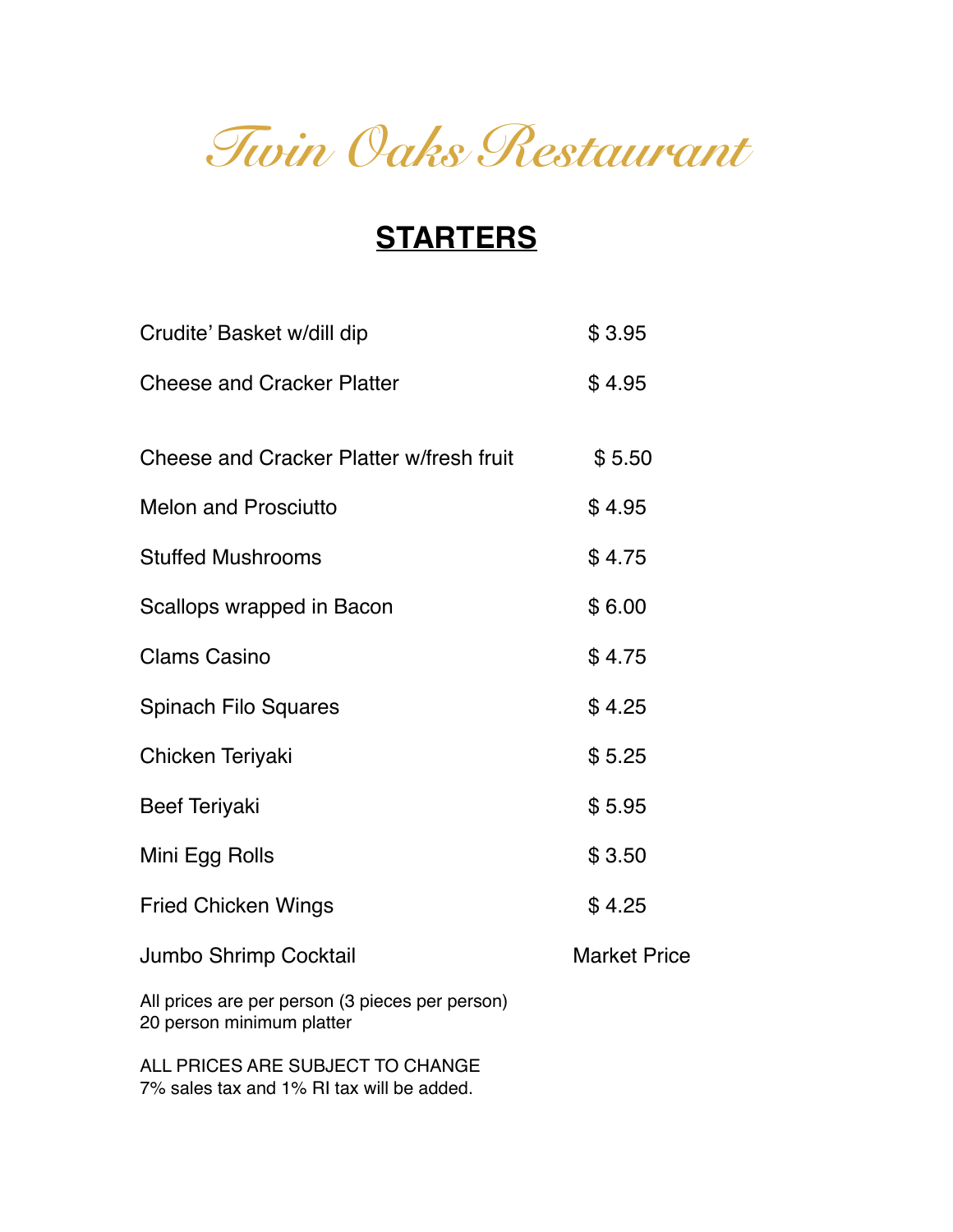*Twin Oaks Restaurant*

## **DINNER BANQUET MENU**

Please choose up to three (3) items from the list below

| Black Angus Sirloin (12oz.)                        | \$19.95             |
|----------------------------------------------------|---------------------|
| Black Angus Sirloin (20oz.)                        | \$24.95             |
| Filet Mignon (12oz.)                               | \$24.95             |
| Filet Mignon (16oz.)                               | \$28.95             |
| <b>Broiled Chicken Breast</b>                      | \$14.50             |
| Baked Stuffed Shrimp (5 pieces)                    | <b>Market Price</b> |
| Pork Chop Dinner                                   | \$18.95             |
| Baked Scrod w/seafood dressing                     | \$16.95             |
| <b>Fried Native Scallops</b>                       | <b>Market Price</b> |
| Provimi Veal Parmesan                              | \$17.95             |
| Chicken Parmesan<br>(the above are served w/pasta) | \$17.50             |

\*\*Linens are also available

#### **ADDITIONAL CHARGES**

Salad \$3.95<br>Coffee \$2.50 Coffee \$2.50<br>Dessert \$2.75 Dessert (Ice Cream Puff topped w/strawberries and whipped cream)

#### **ALL PRICES ARE SUBJECT TO CHANGE 7% sales tax and 1% RI tax will be added to the bill.**